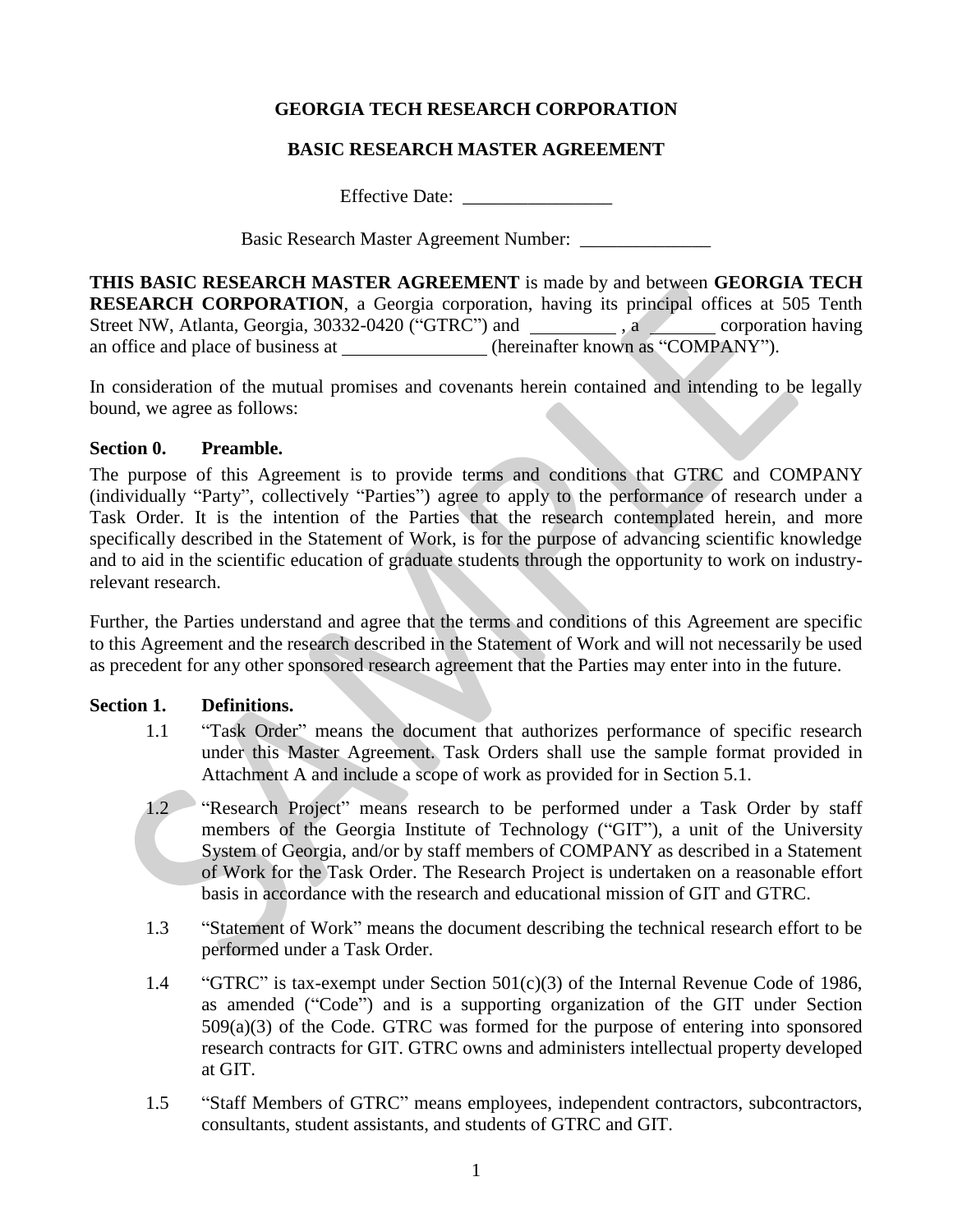- 1.6 "Staff Members of COMPANY" means employees, independent contractors, subcontractors, and consultants of COMPANY.
- 1.7 "Project Intellectual Property" means any intellectual property, including without limitation any inventions, improvements, and discoveries, including all computer software, works, material, and data, whether protectable by patent or copyright, created and/or first reduced to practice in the course of performance of work under a Task Order or other work performed under this Agreement.
- 1.8 "Background Intellectual Property" means all GTRC, COMPANY, and third party intellectual property, including but not limited to inventions, patents, trademarks, copyrights, computer software, and tangible analysis techniques created and/or first reduced to practice prior to or outside the scope of this Agreement or any Task Order.
- 1.9 "GTRC Sole Intellectual Property" means individually and collectively all Project Intellectual Property that is created and/or first reduced to practice solely by GTRC Staff Members.
- 1.10 "COMPANY Sole Intellectual Property" means individually and collectively all Project Intellectual Property that is created and/or first reduced to practice solely by COMPANY Staff Members.
- 1.11 "Joint Intellectual Property" means individually and collectively all Project Intellectual Property which is created and/or first reduced to practice jointly by Staff Members of GTRC and COMPANY.
- 1.12 "Field of Use" means
- 1.13 "Proprietary Information" means any data or information having commercial value which may include but not be limited to data, databases, product plans, strategies, forecasts, research procedures, marketing techniques and materials, customer names and other information related to customers, price-lists, pricing policies, and financial information which the Parties consider sensitive and which is not generally known to the public.

# **Section 2. Term.**

2.1 The term of this Agreement is \_\_\_\_ (\_) years from the Effective Date and may be renewed by written agreement of the Parties. Each Task Order under this Agreement shall indicate the term of such project. To the extent that a particular Task Order continues beyond the expiration date of this Agreement, this Agreement shall be automatically extended to be co-terminous with respect to such Task Order only.

#### **Section 3. Compensation and Expenses; Contract Cost Limitation.**

- 3.1 The cost limitation for each Task Order shall be specified in the Task Order issued under this Agreement ("Contract Cost Limitation"). GTRC reserves the right to modify its direct and indirect rates effective July 1, each year.
- 3.2 For a period up to the term of this Agreement, as specified in Section 2.1, COMPANY will reimburse GTRC the actual direct and indirect costs incurred by GTRC in the performance of the Research Project up to the Contract Cost Limitation.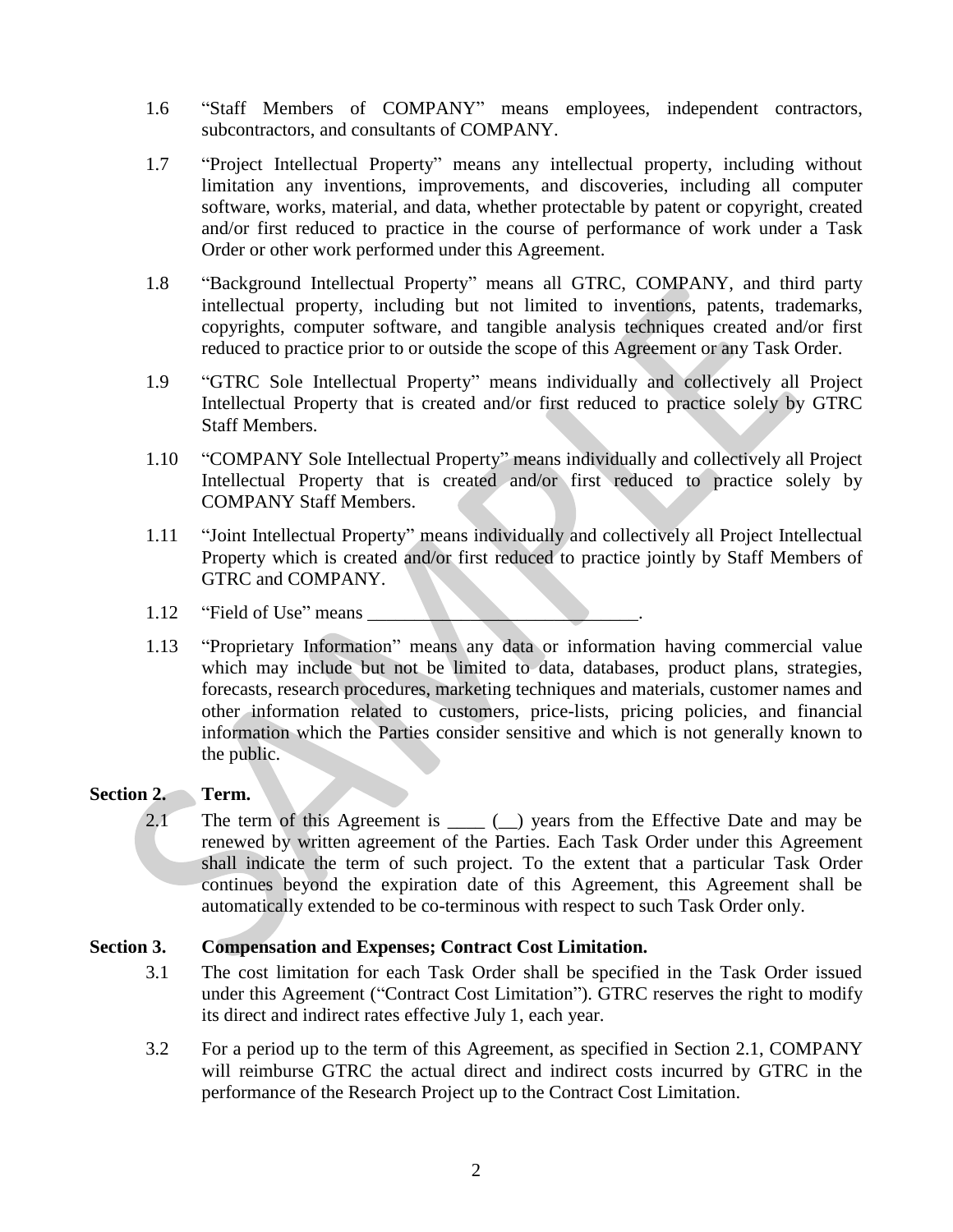3.3 For each Task Order, COMPANY shall make an advance payment of twenty-five percent (25%) of the Contract Cost Limitation, as defined in the Task Order. The advance payment shall be applied towards payment of the final invoice. On a monthly basis thereafter, GTRC will submit its invoices to COMPANY for the previous month's work, including direct and indirect costs. COMPANY agrees to pay each invoice within thirty (30) days of the invoice date. Any invoice not paid within thirty (30) days of the invoice date will be considered delinquent and subject to one and one-half percent (1.5%) per month fee for each month or fraction thereof, until payment is received.

| <b>COMPANY</b>                   |  |
|----------------------------------|--|
| <b>BILLING ADDRESS:</b>          |  |
|                                  |  |
|                                  |  |
|                                  |  |
| <b>Attention:</b>                |  |
| <b>Title:</b>                    |  |
| <b>Phone Number:</b>             |  |
| <b>FAX Number:</b>               |  |
| <b>Billing Reference Number:</b> |  |
|                                  |  |

3.4 COMPANY agrees to pay up to the Contract Cost Limitation specified in each Task Order. GTRC will not invoice COMPANY for any amount in excess of the Contract Cost Limitation for a Task Order without first obtaining COMPANY'S approval. COMPANY will make payments to:

> GEORGIA TECH RESEARCH CORPORATION P.O. Box 100117 Atlanta, GA 30384-0117

*For electronic payments:*  Georgia Tech Research Corporation c/o Bank of America 600 Peachtree Street NE Atlanta, GA 30308 Account No. 0100825661 ABA No. 061000052

3.5 GTRC may choose to discontinue performance under any Task Order if COMPANY fails to pay any GTRC invoice within the time specified above. GTRC will not be obligated to incur costs in excess of the Contract Cost Limitation for each Task Order.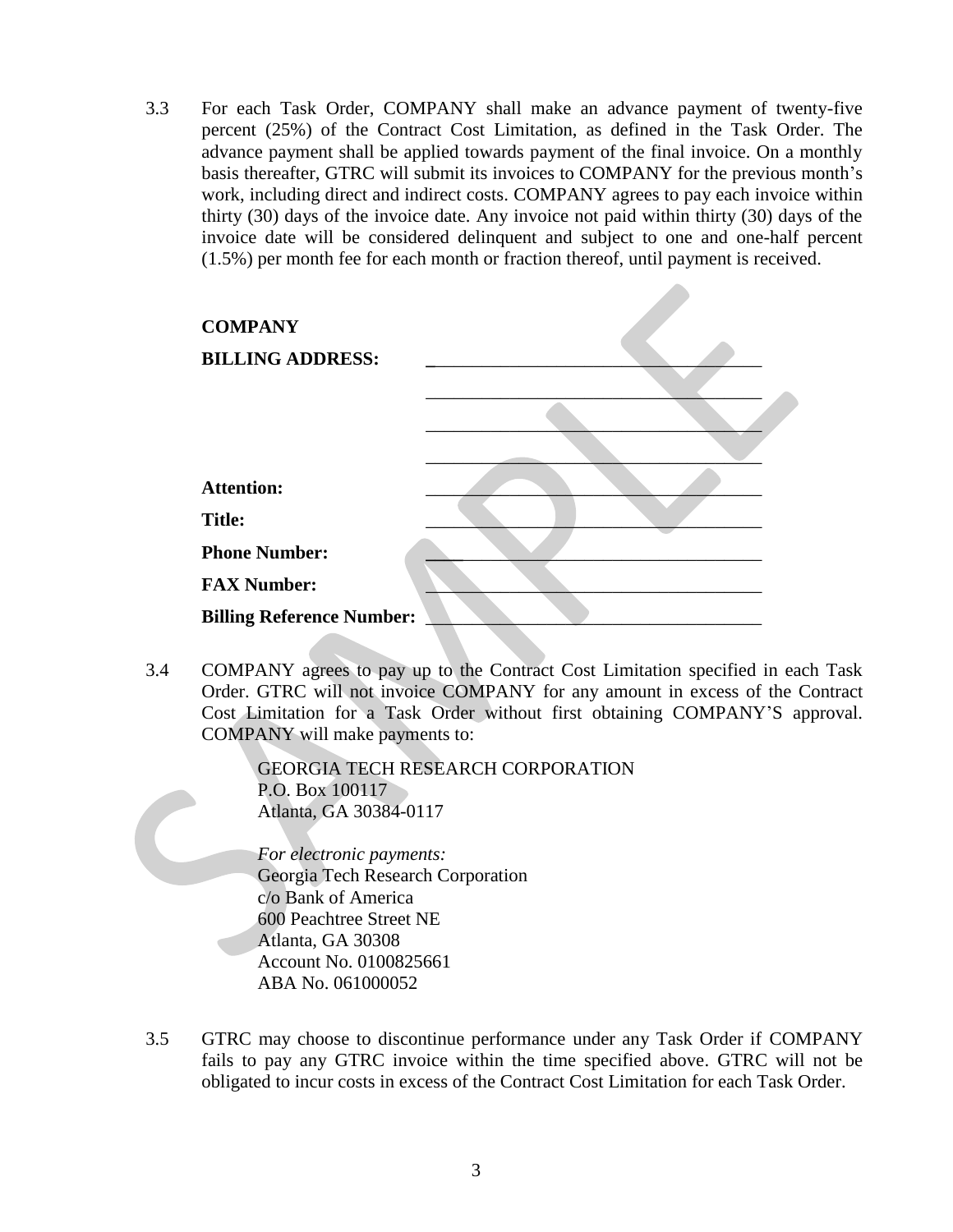### **Section 4. Reports.**

4.1 For each Task Order, GTRC will provide COMPANY a final report summarizing the results.

#### **Section 5. Task Order Authorization.**

- 5.1 Each Task Order for performance of a Research Project conducted under this Agreement shall be substantially in the form of the template Task Order, attached hereto as Attachment A.
- 5.2 GTRC shall provide a completed and signed copy of each Task Order to the COMPANY contractual contact identified in Section 16 for authorization of the Task Order. Upon receipt of authorization, GTRC shall allocate the appropriate funds and proceed with the Research Project. Authorization by COMPANY of a Task Order shall constitute authorization of the entire scope and yearly funding of that Task Order.
- 5.3 Any changes to the Research Project that significantly alter the scope of the research, alter the deliverables, or affect the yearly budget of the Research Project shall require a change to the Task Order and reauthorization by COMPANY.

#### **Section 6. Publicity.**

6.1 Each Party agrees not to authorize or commission the publication of any promotional materials containing any reference to the other Party without the prior written approval of the other Party provided, however, that GTRC and GIT may include COMPANY's name and Research Project title in listings of research sponsors. The provisions of this Section shall survive termination of this Agreement.

#### **Section 7. Proprietary Information and Confidentiality.**

- 7.1 In the course of performing under this Agreement, COMPANY may disclose to GTRC COMPANY Proprietary Information, and GTRC may disclose to COMPANY GTRC Proprietary Information pursuant to proposing to or soliciting from the other Party research proposals and performing Research Projects by one or more Parties as set forth in approved Task Orders (hereinafter referred to as "Purpose").
- 7.2 GTRC agrees to hold in confidence and not disclose any and all COMPANY Proprietary Information received from COMPANY hereunder. COMPANY agrees to hold in confidence and not disclose any and all GTRC Proprietary Information received from GTRC hereunder. The confidentiality obligations of each Party receiving Proprietary Information shall extend for three (3) years from the Effective Date of a Task Order. Unless otherwise permitted by this Agreement, each Party shall use the Proprietary Information only for and to the extent required to accomplish the Purpose under this Agreement. The Parties shall only disclose the Proprietary Information to those Staff Members that have a legitimate business need for such information and only for and to the extent required to accomplish the Purpose of this Agreement or to exercise the rights granted under this Agreement. Notwithstanding the foregoing, GTRC may disclose Proprietary Information to GIT provided that GIT is obligated to GTRC under terms at least as restrictive as those contained in this Agreement not to disclose Proprietary Information to any other third party. Either Party may disclose the other Party's Proprietary Information to its affiliates, contractors, and consultants that are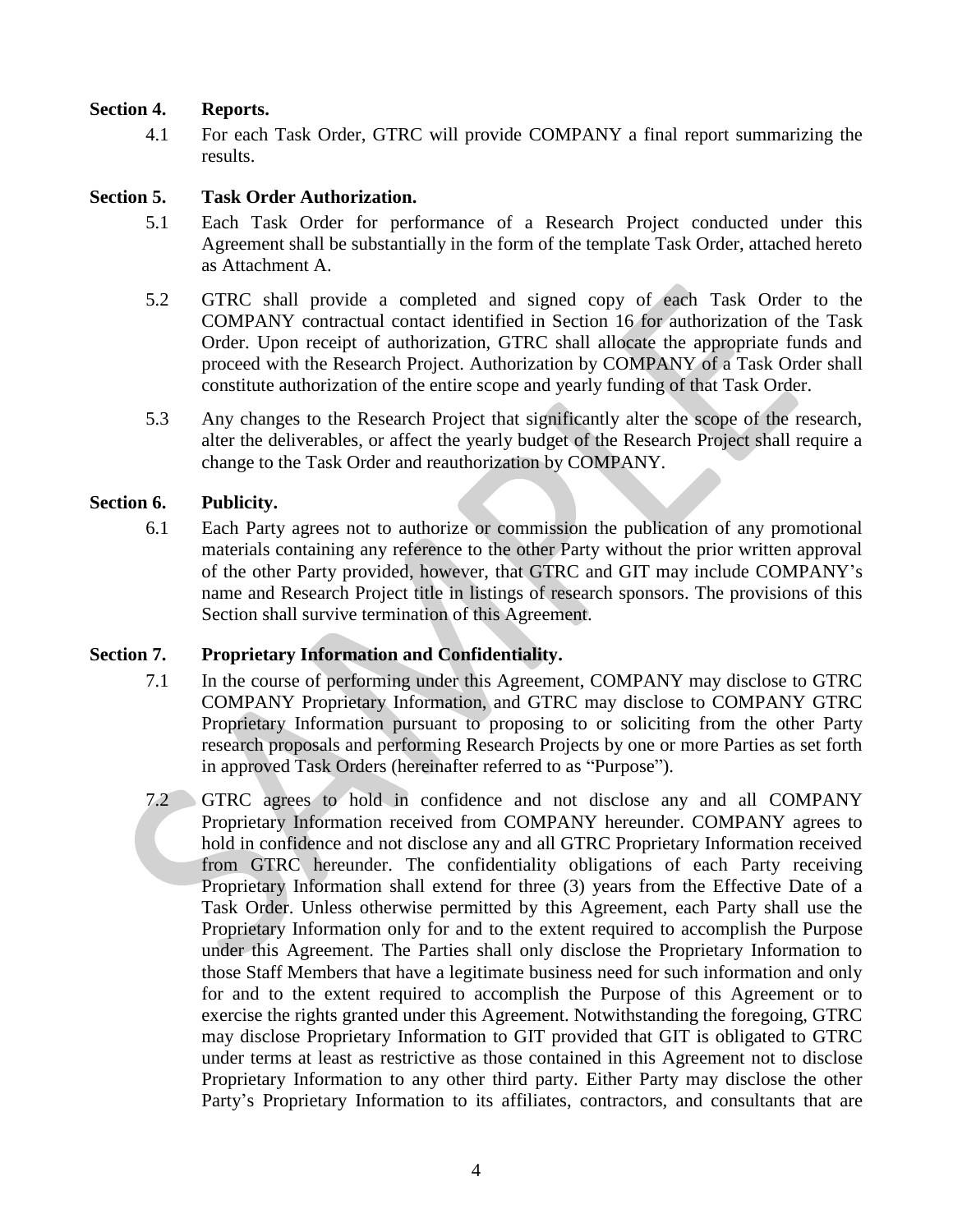under a written obligation of confidentiality no less restrictive than contained herein to the extent necessary to accomplish the Purpose of this Agreement.

- 7.3. Written information exchanged hereunder shall be clearly marked with an appropriate stamp or legend "Proprietary Information". Markings such as "In Confidence", "Proprietary", "GTRC Use Only", or "COMPANY Use Only" shall be sufficient. Nonwritten information exchanged hereunder shall only be considered Proprietary Information if, at the time of such disclosure, the Proprietary Information being disclosed is identified as proprietary and the disclosing Party provides the receiving Party with a writing which clearly identifies the nature and content of the disclosed information within thirty (30) days after such disclosure.
- 7.4 Neither Party shall be liable to the other Party for the disclosure of Proprietary Information that:
	- a. is published or otherwise in the public domain through no fault of the receiving Party; or
	- b. can be demonstrated by the receiving Party to have been in its possession prior to receipt under this Agreement; or
	- c. is obtained by the receiving Party without restriction from a third party; or
	- d. is independently developed by the receiving Party by individuals who have not had either direct or indirect access to such information; or
	- e. is disclosed by the receiving Party to a third party with the written approval of the disclosing Party without any restriction.
- 7.5 The receiving Party shall, at the disclosing Party's written request or upon expiration or upon termination of this Agreement, promptly return or destroy all materials and/or samples furnished under this Agreement and issued Task Orders, including all copies thereof. The receiving Party shall have the right to retain one (1) copy of such written information in its files for record purposes only.
- 7.6 In furnishing any information hereunder, the disclosing Party makes no warranty, guarantee, or representation, either expressed or implied, as to its adequacy, accuracy, sufficiency, or freedom from defects or that the use or reproduction of any information shall be free from any patent, trade secret, trademark, or copyright infringement. The disclosing Party shall not be liable for damages of whatever kind or for any costs, expenses, risks, or liabilities as a result of the other Party's receipt or use of or reliance on any such information furnished hereunder.

# **Section 8. Intellectual Property.**

- 8.1 Intellectual Property Rights.
	- a. Background Intellectual Property Rights. All Background Intellectual Property is the separate intellectual property of COMPANY or GTRC, respectively, and is not affected by this Agreement. This Agreement shall not be construed as implying that either Party hereto shall have the right to use Background Intellectual Property of the other in connection with this Agreement, or any Task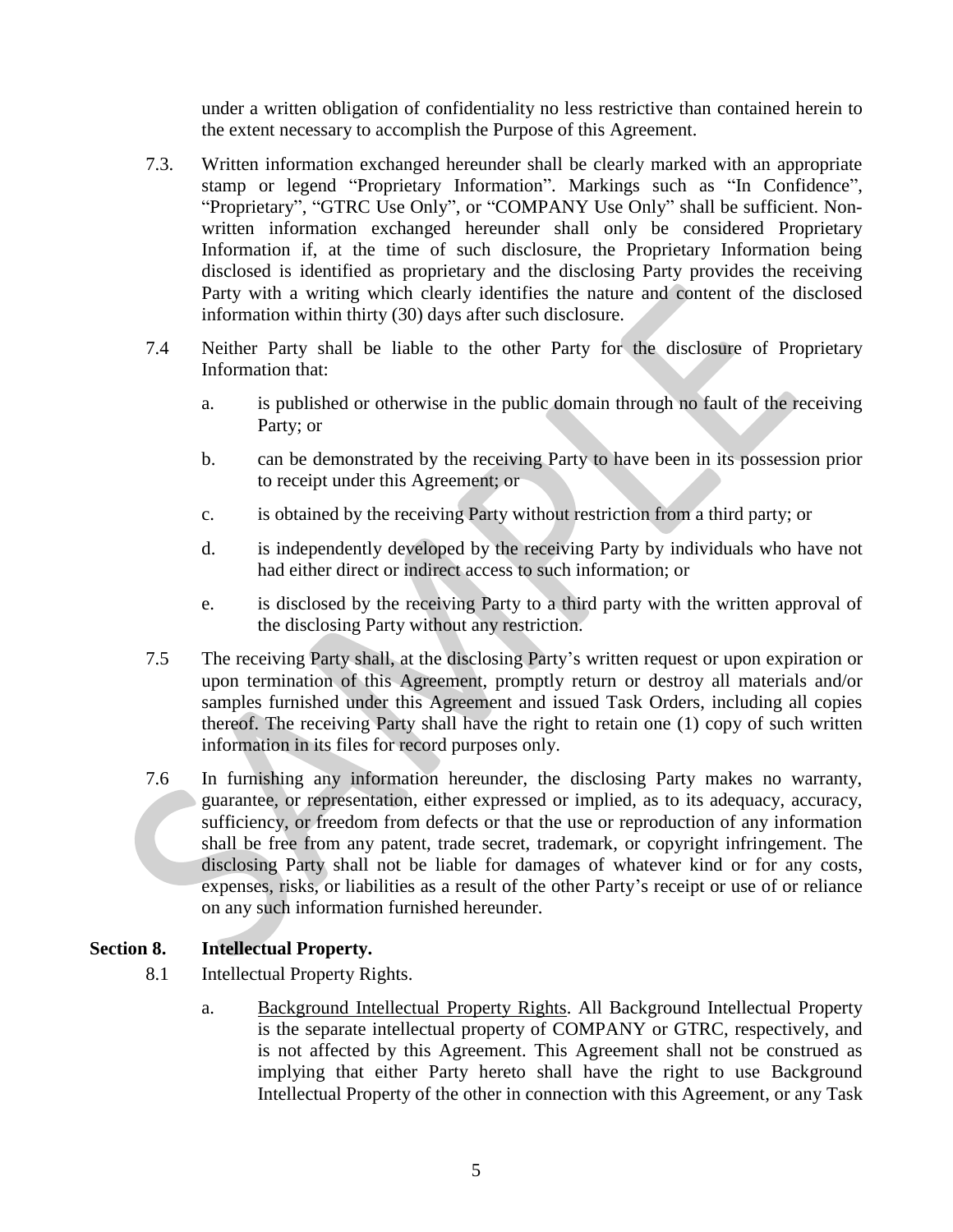Order issued under this Agreement, except as otherwise provided in a Task Order.

- b. GTRC Sole Intellectual Property Rights. All right, title, and interest to all GTRC Sole Intellectual Property shall be owned solely and exclusively by and vest entirely in GTRC.
- c. COMPANY Sole Intellectual Property Rights. All right, title, and interest to all COMPANY Sole Intellectual Property shall be owned solely and exclusively by and vest entirely in COMPANY.
- d. Joint Intellectual Property Rights. All right, title, and interest to all Joint Intellectual Property shall be jointly owned by GTRC and COMPANY.
- e. Upon GTRC's receipt of a written invention disclosure describing any GTRC Sole Intellectual Property or Joint Intellectual Property developed under this Agreement, it shall notify COMPANY in writing and provide all available, pertinent information for evaluation by COMPANY.
- 8.2. Licensing Rights of Intellectual Property.
	- a. GTRC grants to COMPANY an option to negotiate an exclusive license, in the Field of Use and subject to any existing third party rights, to any GTRC Sole Intellectual Property and GTRC's rights in any Joint Intellectual Property. Any such license shall be negotiated in good faith on fair and reasonable terms by GTRC and COMPANY.
	- b. The period of COMPANY's option shall commence upon disclosure of the Project Intellectual Property and terminate six (6) months after disclosure of such Project Intellectual Property. COMPANY shall exercise its right by written notice to GTRC, prior to the expiration of the six (6) month term, of its desire to license such Project Intellectual Property. If COMPANY and GTRC do not execute a licensing agreement within three (3) months of COMPANY's written exercise of its option, GTRC shall be under no obligation to license such Project Intellectual Property to COMPANY.
	- c. Notwithstanding anything to the contrary contained herein, COMPANY hereby grants to GTRC and GTRC hereby reserves for itself and GIT an irrevocable, worldwide, fully-paid non-exclusive license in and to all GTRC Sole Intellectual Property and Joint Intellectual Property for educational and research and development purposes, whether alone or with a third party.
	- d. Upon request, and via a separate confirmatory license, GTRC shall grant to COMPANY a non-exclusive, royalty-free license to any GTRC Sole Intellectual Property in accordance with the terms and conditions of said confirmatory license. The confirmatory license shall be substantially in the form of the license attached hereto as Attachment B.
	- e. COMPANY hereby grants to GTRC a fully paid-up, royalty-free license under COMPANY Sole Intellectual Property first conceived or reduce to practice under this Research Agreement, to use such COMPANY Sole Intellectual Property solely for its own internal academic and research purposes.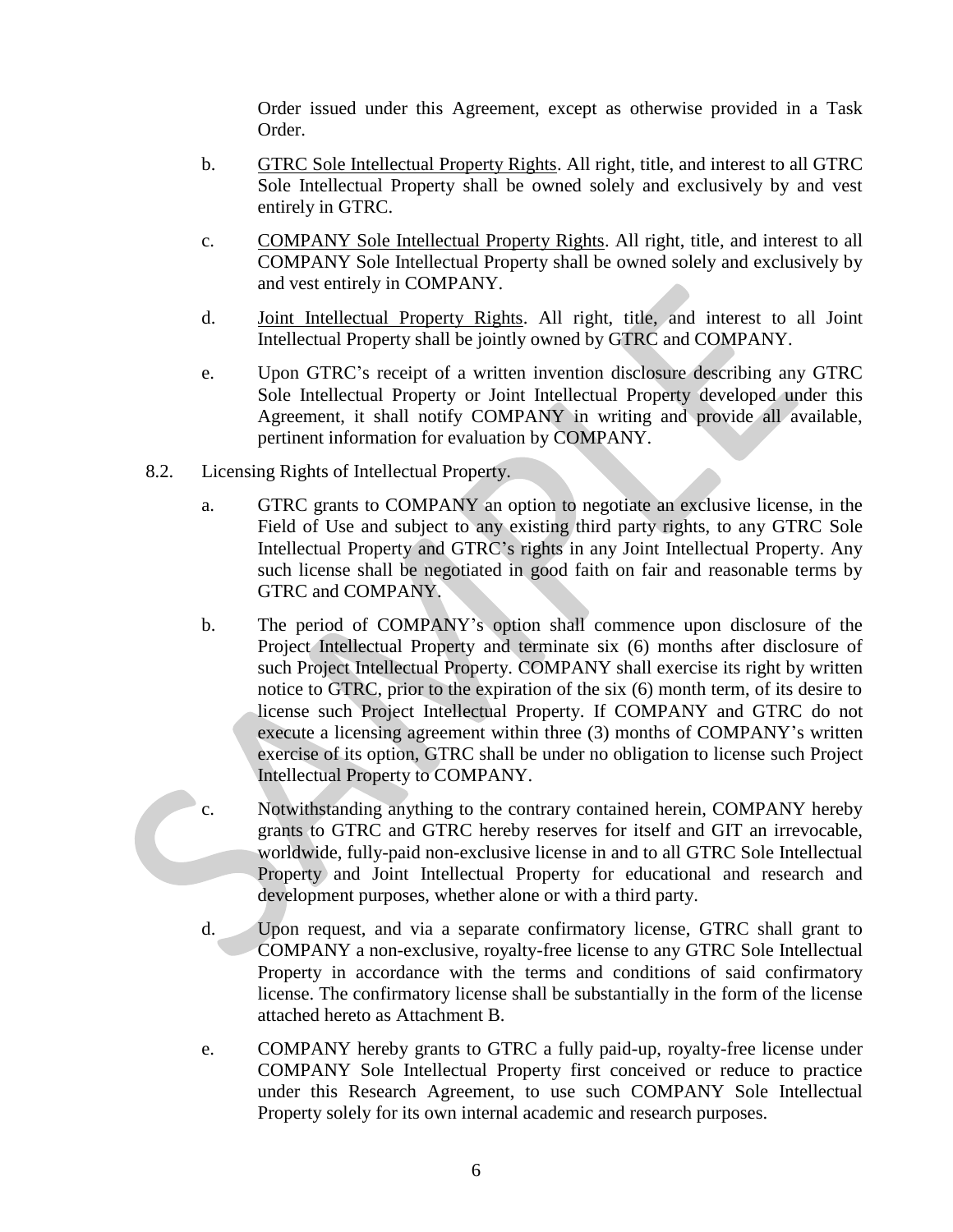f. Neither Party may invoke the Cooperative Research and Technology Enhancement (CREATE) Act of 2004, P.L. 108-453, with respect to any invention that is developed pursuant to this Agreement without the prior written consent of the other Party, such consent to include specific reference to the invention for which the benefits of the CREATE Act are claimed.

# **Section 9. Publication.**

- 9.1 GTRC and GIT may catalog and place reports of the Research Project in the GIT Library as to ensure that such results are available to the interested public, and they may issue publications based on the Research Project and use any results non-proprietary to COMPANY in their research and educational programs. GTRC will give COMPANY an opportunity for thirty (30) days prior to the proposed submission of any publication to review such publication and, if necessary, request GTRC to delete any reference to COMPANY'S Proprietary Information included in the publication. Furthermore, COMPANY shall have the right to request a delay in publication for up to thirty (30) additional days, if necessary, to allow for filing of patents if such publication contains patentable subject matter. The right of review COMPANY has under this Section shall terminate twelve (12) months from completion of the Research Project. In no event shall any of COMPANY'S Proprietary Information be included in any publication without written authorization from COMPANY.
- 9.2 COMPANY recognizes that the results of the Research Project must be publishable and agrees that Staff Members engaged in the Research Project shall be permitted to present at symposia, national or regional professional meetings, and to publish in journals, theses or dissertations, or otherwise of their own choosing results of the Research Project provided, however, that COMPANY shall have been furnished copies of any proposed publication or presentation at least thirty (30) days in advance of the proposed submission of such publication or presentation to a journal, editor, or other third party. In no event shall any such submission disclose COMPANY's proprietary information. In the event COMPANY identifies patentable subject matter that needs protection and notifies GTRC, GTRC agrees to cooperate to allow the appropriate Party to file patent applications on any patentable subject matter contained in the proposed submission.

# **Section 10. Indemnity.**

10.1 COMPANY agrees to and does hereby indemnify, hold harmless, and save from liability GTRC, Staff Members of GTRC, and the Board of Regents of the University System of Georgia, including their officers and employees, from and against any and all claims, demands, and actions arising out of or relating to COMPANY's commercial use of intellectual property which may be licensed to COMPANY under Section 8 of this Agreement.

# **Section 11. Disclaimer.**

11.1 GTRC AND GIT DISCLAIM ANY AND ALL WARRANTIES BOTH EXPRESS AND IMPLIED WITH RESPECT TO THE RESEARCH TO BE PERFORMED HEREUNDER AND ANY DELIVERABLES RESULTING THEREFROM, INCLUDING THEIR CONDITION, CONFORMITY TO ANY REPRESENTATION OR DESCRIPTION, THE EXISTENCE OF ANY LATENT OR PATENT DEFECTS THEREIN, THEIR MERCHANTABILITY OR FITNESS FOR A PARTICULAR USE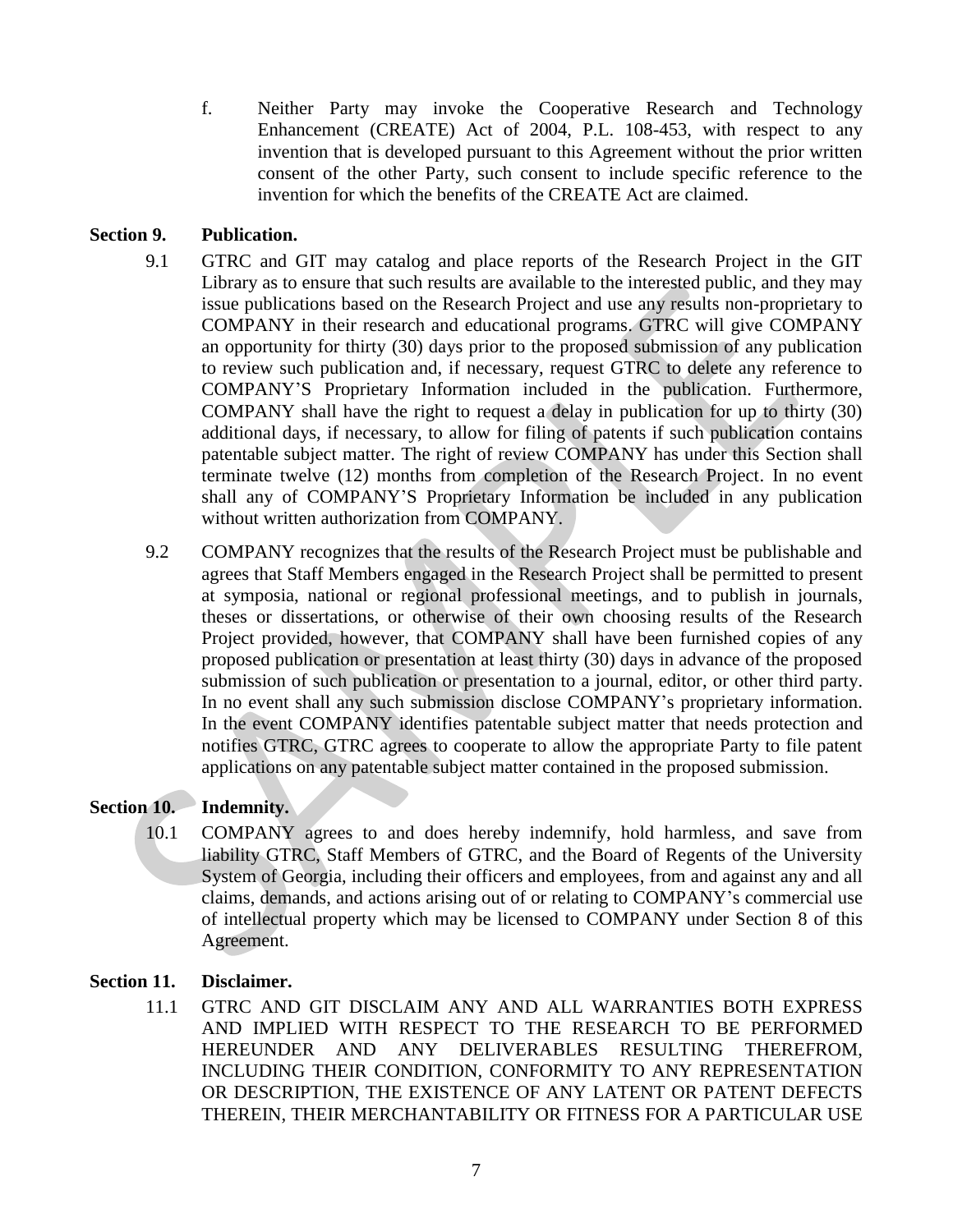OR PURPOSE, VALIDITY OF ANY INTELLECTUAL PROPERTY RIGHTS OR CLAIMS, OR NON-INFRINGEMENT OF ANY THIRD PARTY INTELLECTUAL PROPERTY RIGHTS.

### **Section 12. Limitation of Liability.**

12.1 The cumulative liability of GTRC to COMPANY for all claims, demands, or actions arising out of or relating to this Agreement, the Research Project to be performed hereunder, and any deliverables resulting therefrom will not exceed the total amount paid to GTRC hereunder during the twelve (12) months immediately preceding such claim, demand, or action. Without limiting the foregoing, in no event shall GTRC be liable for any business expense; machine down time; loss of profits; any incidental, special, exemplary, or consequential damages; or any claims or demands brought against COMPANY or COMPANY's customers even if GTRC has been advised of the possibility of such claims and demands. The foregoing limitation of liability will survive any termination of this Agreement and will apply without regard to any other provision of this Agreement that may have been breached or have been proven ineffective.

#### **Section 13. Termination.**

- 13.1 COMPANY may terminate any Task Order hereunder for any reason upon thirty (30) days' written notice to GTRC. Notwithstanding the foregoing, no Task Order shall terminate prior to the expiration of an academic semester if such written termination was for convenience.
- 13.2 GTRC may terminate this Master Agreement or any Task Order hereunder upon thirty (30) days' prior written notice in the event (i) that GTRC determines that continued performance of this Master Agreement could jeopardize its continued tax-exempt status under the Code or result in a violation of any tax covenants made by GTRC in connection with the issuance of tax-exempt bonds or (ii) of a material breach by COMPANY of any term or provision hereof, provided such breach remains uncured at the end of said thirty (30) day period. Such notice of a breach shall include a reasonable description of the facts surrounding the alleged breach and a proposed course of action to cure said breach.
- 13.3 COMPANY shall pay GTRC any costs which have accrued or been encumbered on any Task Order up to the actual date of termination under this Section and shall not be relieved of the obligation to pay such costs because of termination under this Section.

#### **Section 14. Export Control.**

14.1 GTRC is subject to United States laws and regulations controlling the export of goods, software, and technology, including technical data, laboratory prototypes, and other commodities, including "deemed exports," and shall comply with all applicable laws and regulations, including the Arms Export Control Act, the International Traffic in Arms Regulations ("ITAR"), the Export Administration Regulations ("EAR"), and the laws and regulations implemented by the Office of Foreign Assets Control, U.S. Department of the Treasury ("OFAC"). Deemed export means any release of technology to a foreign national within the United States. Technology is released for export when it is (i) made available to foreign nationals for visual inspection, (ii) exchanged orally, or (iii) made available by practice or application under the guidance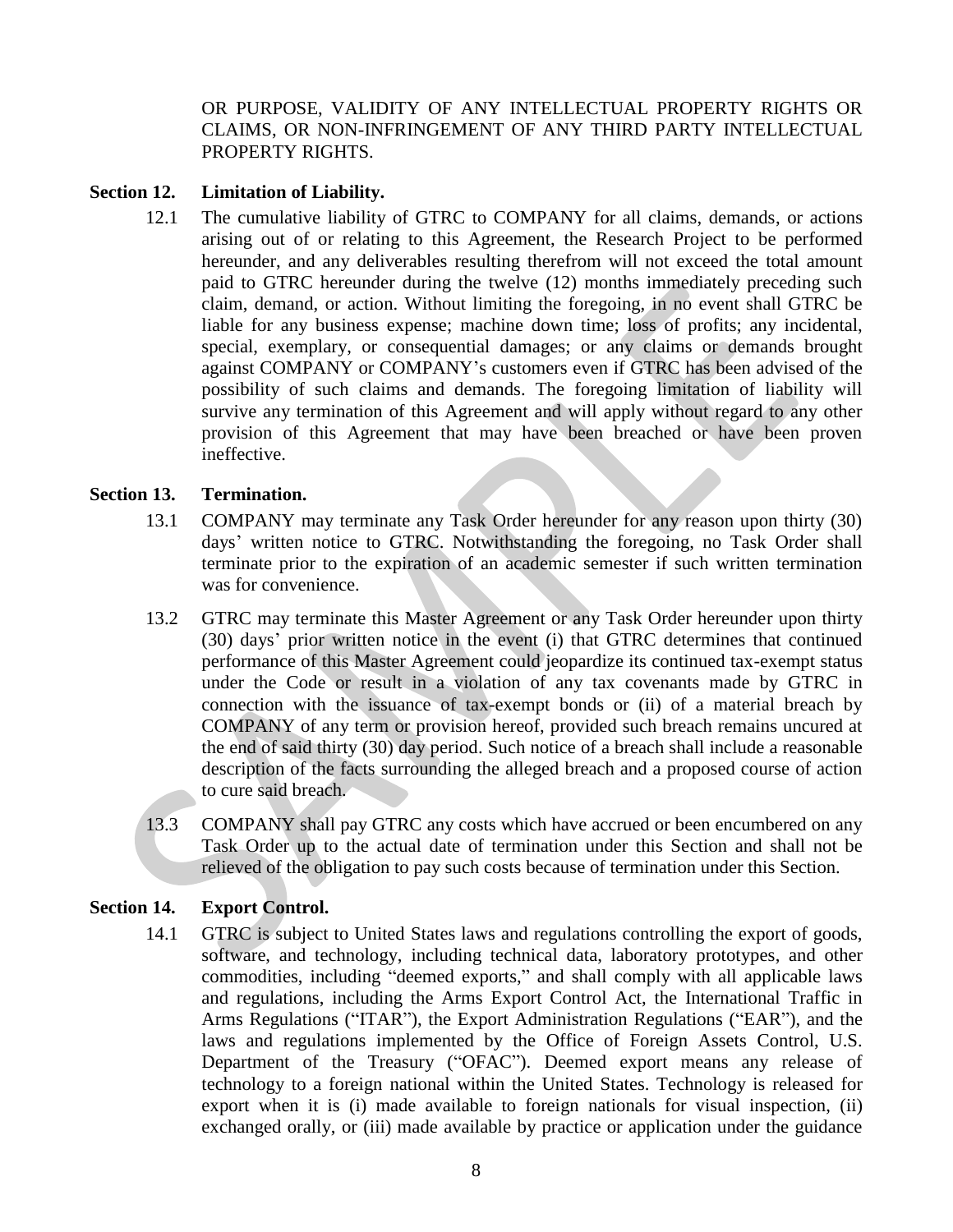of persons with knowledge of the technology. Diversion contrary to U.S. law is prohibited. The transfer of certain technical data, services, and commodities may require a license from the cognizant agency of the United States Government and/or written assurances by COMPANY that it will not re-export or retransfer the data or commodities to certain foreign countries without prior approval of the cognizant U.S. government agency. While GTRC agrees to reasonably cooperate in securing any license that the cognizant agency deems necessary in connection with this Agreement, GTRC cannot guarantee that such licenses will be granted. Notwithstanding anything to the contrary, if such required export license cannot be responsibly obtained from the concerned government agency, GTRC shall be exempted, without further action or liability, from all its obligations herein to convey any rights in or to intellectual property or otherwise deliver such intellectual property, including but not limited to technical data.

- 14.2 COMPANY agrees to obtain permission from the U.S. government for the retransfer or re-export of any goods, software, and technology that requires such authorization, including to any affiliate or subsidiary of COMPANY. COMPANY will not allow any U.S. origin goods, software, or technology to be used for any purposes prohibited by United States law, including without limitation support for terrorism or for the development, design, manufacture, or production of nuclear, chemical, or biological weapons of mass destruction.
- 14.3 The Parties understand and agree that compliance with all applicable laws and regulations, including the Arms Export Control Act, ITAR, EAR, and the laws and regulations implemented by OFAC which adversely affect a Research Project and/or any deliverables under any Task Order hereunder or grant of intellectual property rights hereunder, shall not constitute a breach of this Agreement.
- 14.4 The provisions of this Section shall survive termination or expiration of this Agreement.

#### **Section 15. Equipment.**

15.1 COMPANY understands and agrees that GTRC shall hold title in any equipment and materials not expressly made part of a deliverable that GTRC purchases, acquires, or fabricates with funds provided by COMPANY as authorized under this Agreement.

# **Section 16. Miscellaneous.**

16.1 All notices and other communication given under this Agreement will be effective five (5) days following deposit in the United States mail, postage prepaid, and addressed to the Parties at their respective addresses set forth below unless by such notice a different person or address has been designated.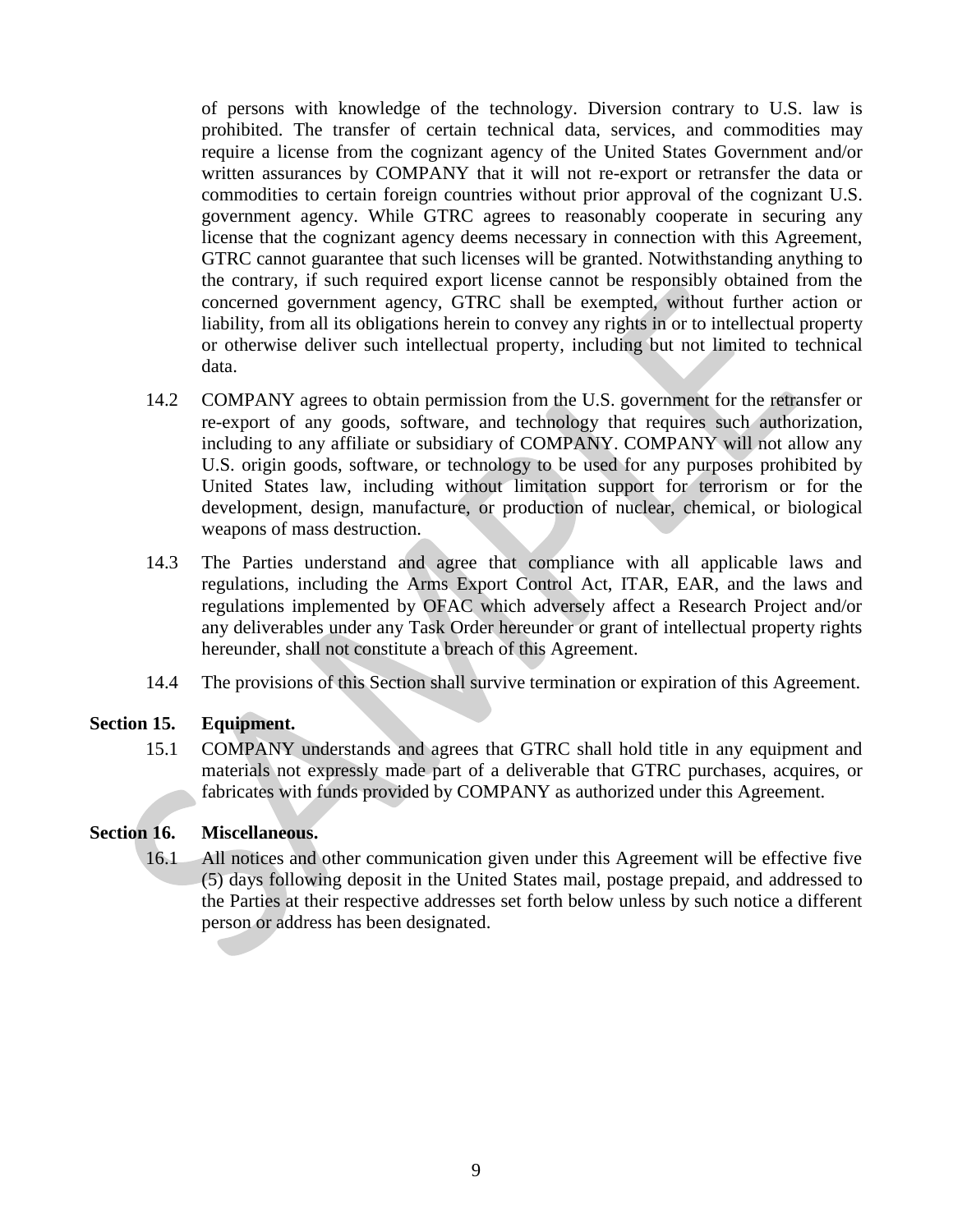**To GTRC for administrative matters: To COMPANY for administrative matters:**

| Office of Industry Engagement     |                                          |
|-----------------------------------|------------------------------------------|
| Georgia Tech Research Corporation |                                          |
| 505 Tenth Street NW               |                                          |
| Atlanta, GA 30332-0420            |                                          |
| Attn:                             |                                          |
| Title: Associate                  |                                          |
| Telephone:                        |                                          |
| Fax: 404-894-6992                 |                                          |
| E-mail:                           |                                          |
|                                   |                                          |
| To GTRC for technical matters:    | <b>To COMPANY for technical matters:</b> |
| Georgia Institute of Technology   |                                          |
| Atlanta, GA 30332-                |                                          |
| Attn:                             |                                          |
| Title: Project Director           |                                          |
| Telephone:                        |                                          |
| Fax:                              |                                          |
| E-mail:                           |                                          |

- 16.2 GTRC and COMPANY are and will remain independent contractors and nothing herein will be construed to create a partnership, agency, or joint venture between the Parties for federal and state law purposes. Each Party will be responsible for wages, hours, and conditions of employment of its respective personnel during the term of, and under, this Agreement.
- 16.3 All questions concerning the validity, operation, interpretation, and construction of this Agreement will be governed by and determined in accordance with the laws of the State of Georgia.
- 16.4 The Parties irrevocably and exclusively submit to the jurisdiction of the state and federal courts of or for the State of Georgia, including the related appellate courts in any such action or proceeding, and waive any rights to a jury trial. Personal jurisdiction over the Parties may be obtained by the mailing (postage prepaid) of a summons or similar legal document to the Party's address for notices under this Agreement.
- 16.5 No waiver by either Party of any breach of any provision hereof will constitute a waiver of any other breach of that provision or of any other provision hereof.
- 16.6 This Agreement sets forth the entire agreement and understanding between GTRC and COMPANY and merges all prior discussions between the Parties pertaining to the subject matter hereof; and neither Party will be bound by any conditions, definitions, warranties, understandings, or representations with respect to the subject matter hereof except as expressly provided herein or in writing. This Agreement may not be modified or altered except by a written document executed by authorized representatives of both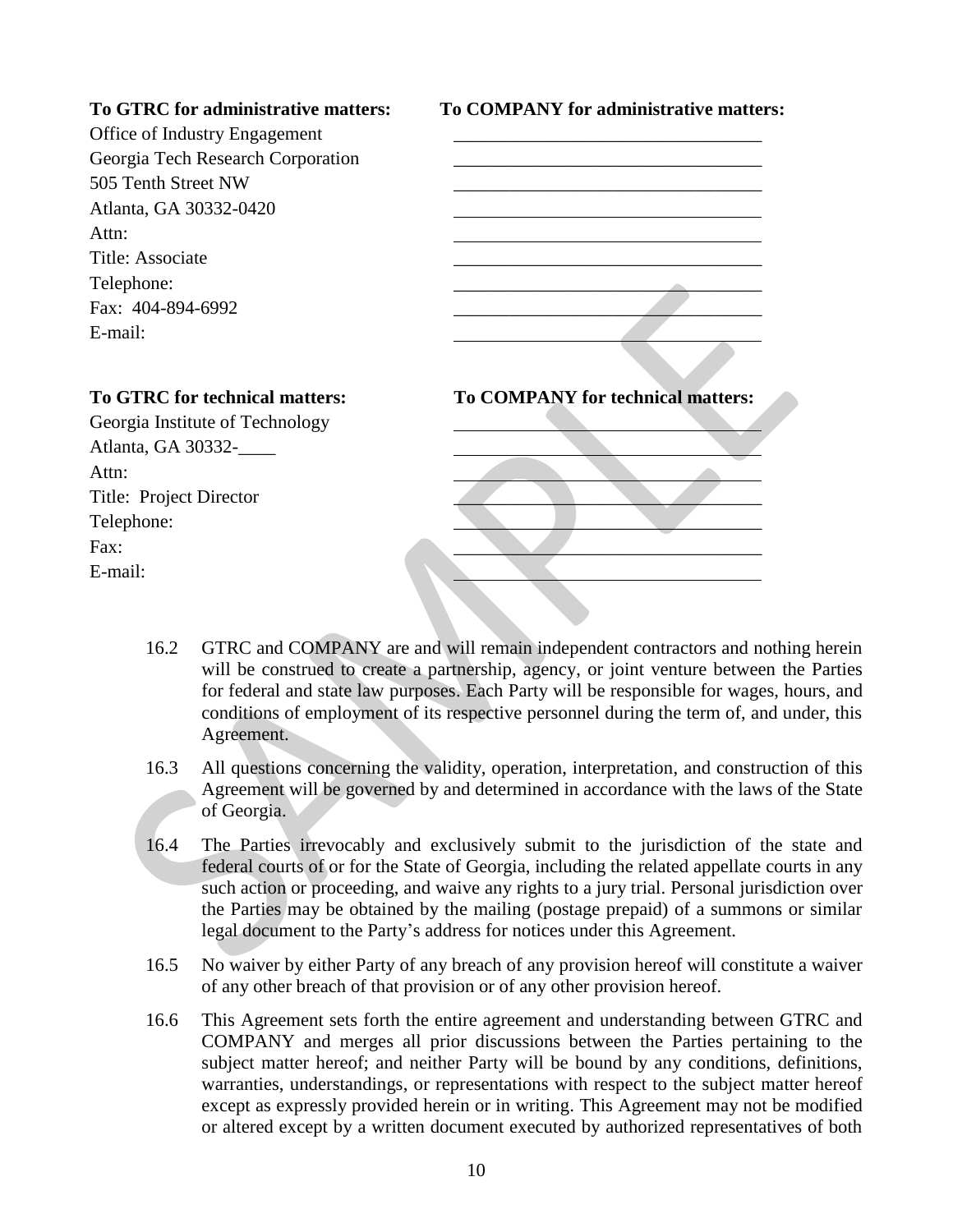Parties. No provision contained in any standard form document issued by COMPANY, including but not limited to any purchase order or confirmation order, will be applicable, even if signed by the Parties, unless the Parties also execute a separate document expressly modifying this Agreement to include such provisions.

 $\mathcal{L}_{\mathcal{M}}$ 

IN WITNESS WHEREOF, this Agreement has been duly executed by our duly authorized representatives on the day and year set forth below.

| <b>GEORGIA TECH RESEARCH</b><br><b>CORPORATION</b> | [COMPANY NAME] |
|----------------------------------------------------|----------------|
|                                                    |                |
|                                                    | Typed Name:    |
|                                                    | Title:         |
|                                                    | Date:          |
|                                                    |                |
|                                                    |                |
|                                                    |                |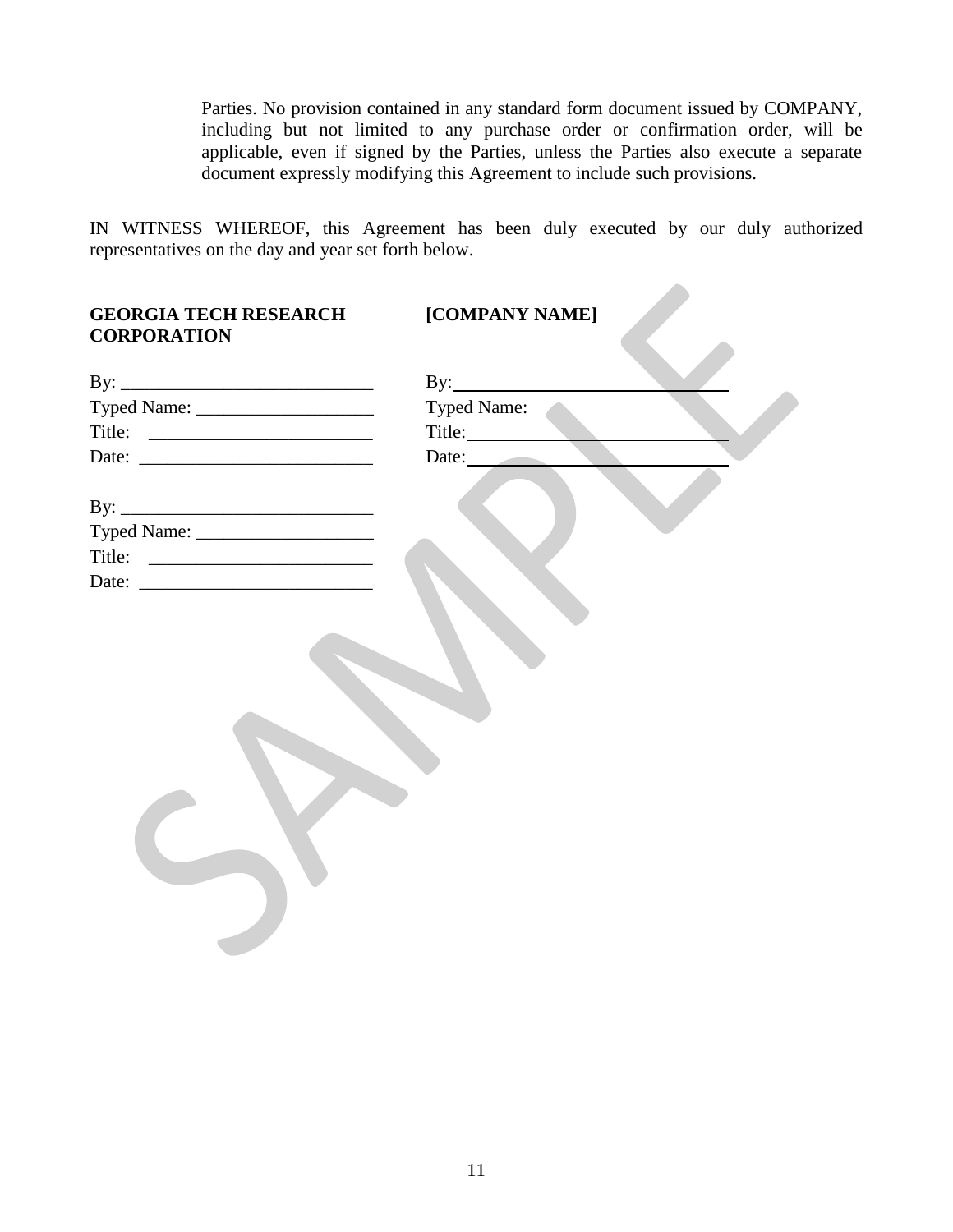ATTACHMENT A

#### **COMPANY**

#### **AND**

#### **GEORGIA TECH RESEARCH CORPORATION**

#### **BASIC RESEARCH TASK ORDER NUMBER \_\_\_\_\_\_**

Pursuant to the BASIC RESEARCH MASTER AGREEMENT between (COMPANY) and GEORGIA TECH RESEARCH CORPORATION (GTRC) dated and and effective until , GTRC will undertake this Task Order as follows:

- Work to be performed shall be in accordance with the scope of work attached.
- Total estimated cost and not-to-exceed amount for this Task Order ("Contract Cost Limitation") is  $\frac{1}{2}$ .
- Project Background Intellectual Property:
- Period of performance is through
- Terms and conditions of the MASTER AGREEMENT apply.

#### ACKNOWLEDGED AND ACCEPTED:

#### **GEORGIA TECH RESEARCH [COMPANY NAME] CORPORATION**

| By: $\qquad \qquad$ | By:         |
|---------------------|-------------|
| Typed Name:         | Typed Name: |
| Title:              | Title:      |
| Date:               | Date:       |
|                     |             |
| By: $\qquad \qquad$ |             |
| Typed Name:         |             |
| Title:              |             |
| Date:               |             |

| By:         |
|-------------|
| Typed Name: |
| Title:      |
| Date:       |
|             |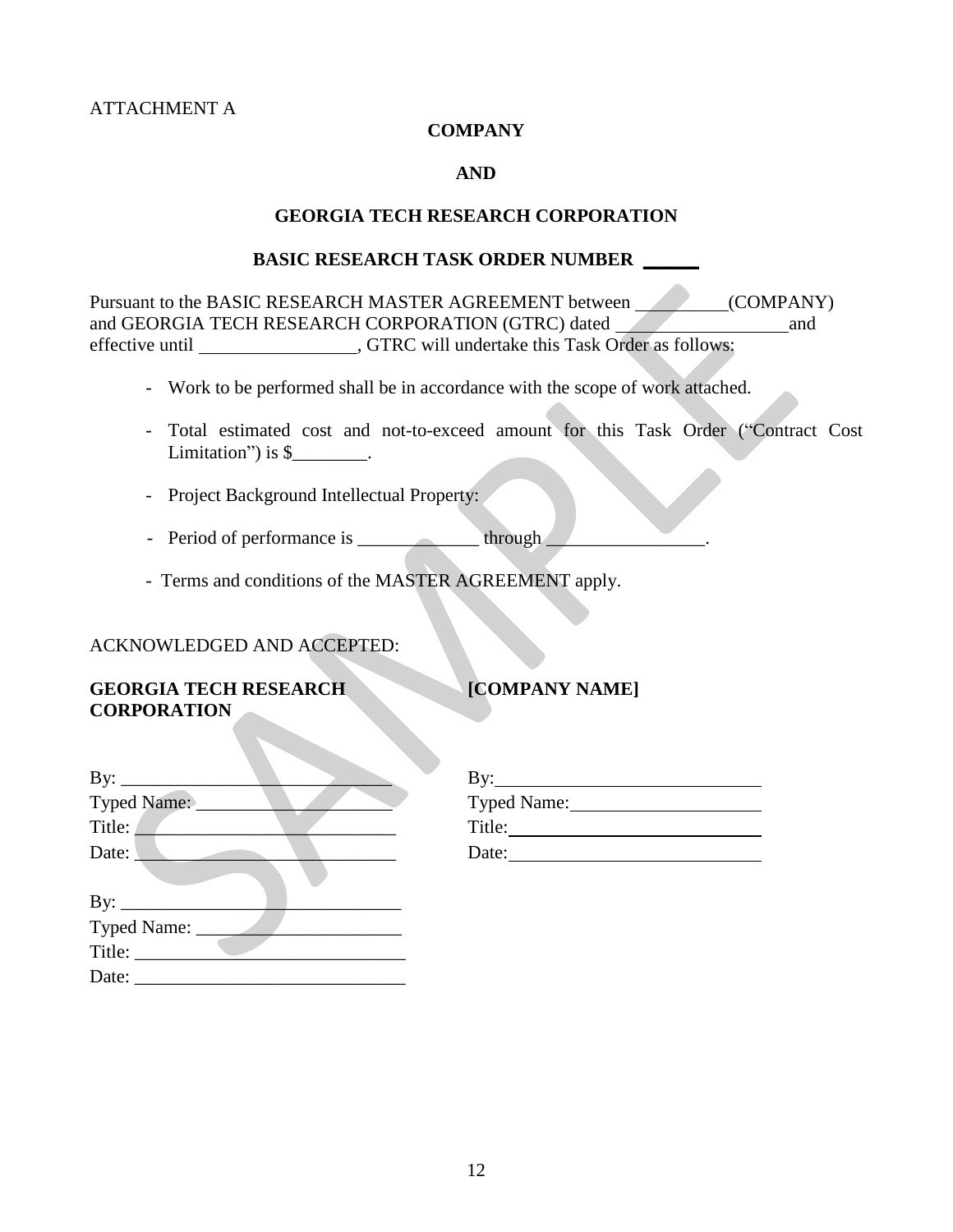# ATTACHMENT B

#### CONFIRMATORY LICENSE Georgia Tech Research Corporation

"\_\_\_\_\_\_\_\_\_\_\_\_\_\_\_\_\_\_\_\_\_\_\_\_\_\_\_\_\_\_\_\_\_\_\_\_\_\_\_\_\_\_\_\_\_\_\_\_\_\_\_\_\_\_"

Title of GTRC Sole Intellectual Property or Joint Intellectual Property:

 $GT$  Innovators $(s)$ :

GTRC ID:

#### WITNESSETH<sup>®</sup>

WHEREAS, GTRC during the performance of research under Task Order Number of the Basic Research Master Agreement between GTRC and \_\_\_\_\_\_\_\_\_ ("COMPANY") dated \_\_\_\_\_\_, conceived or created GTRC Sole Intellectual Property or Joint Intellectual Property as described in the written description, attached hereto; and

WHEREAS, pursuant to Paragraph 8.2(d) of the Basic Research Master Agreement ("Master Agreement"), upon written election, COMPANY is entitled to certain rights in and to GTRC Sole Intellectual Property, in accordance with the terms and conditions of the Master Research Agreement and as confirmed herein; and

NOW, THEREFORE, GTRC, in consideration of the foregoing and the promises contained herein and intending to be legally bound does hereby stipulate and confirm the following:

#### 1. DEFINED TERMS

1.1 Any capitalized term or word used but not defined herein shall have the same meaning as it is defined either in the Master Agreement or Task Order, whichever is applicable.

#### 2. GRANT OF LICENSE

2.1 With respect to the GTRC Sole Intellectual Property to which GTRC has certain rights and interest in, GTRC hereby grants to COMPANY a non-exclusive, royalty-free, paid-up license, with the right of sublicense to Affiliates, in the Field(s) of Use (as defined in Master Agreement) to  $\Box$ ("Subject Invention"). For the purpose of this Paragraph 2.1, "Affiliates" means (i) any corporation, company, or other entity in which COMPANY directly or indirectly owns or controls at least fifty-one percent (51%) of the stock entitled to vote in election of the board of directors or (ii) any corporation, company, or other entity that directly or indirectly owns or controls at least fifty-one percent (51%) of the stock of COMPANY entitled to vote in the election of directors.

2.2 Without limiting the provisions of Section 14 of the Master Agreement and subject to the terms and conditions therein, COMPANY shall not export and/or re-export Subject Invention, or any portion thereof, without fully and completely complying with any and all United States export or munitions control regulations and laws.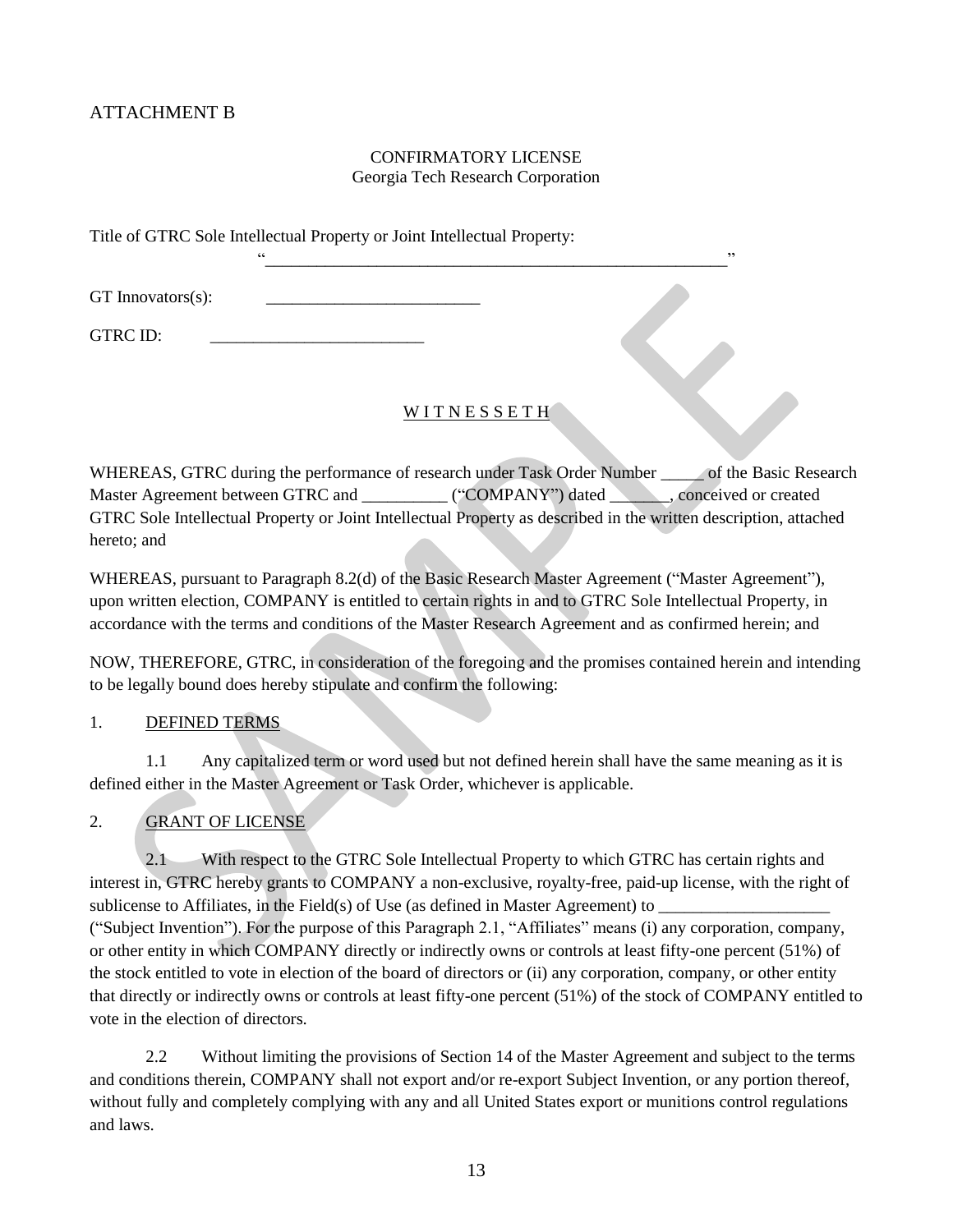2.3 Notwithstanding anything to the contrary contained herein, GTRC hereby reserves for itself and GIT an irrevocable, worldwide, fully-paid non-exclusive license in and to Subject Invention for educational and research and development purposes, whether alone or with a third party.

# 3. CONSIDERATION

3.1 In consideration of the granting herein of the license as described above, COMPANY shall comply with the terms and conditions set forth in the Master Agreement and this Agreement, including but not limited to making all payments due therein.

### 4. NOTICE OF INFRINGEMENT

4.1 COMPANY shall notify GTRC of any known infringement or other unauthorized use of the Subject Invention licensed hereunder.

### 5. INDEMNITY

5.1 COMPANY hereby indemnifies and holds harmless GTRC, GIT, and the Board of Regents of the University System of Georgia, and their employees, officers, board members, and agents (hereinafter "Indemnitees") from and against all claims, suits, liabilities, damages, costs, fees, expenses, or losses arising out of or resulting from COMPANY's performance under this Agreement, including but not limited to any third party claims against Indemnitees for patent, copyright, and/or trademark infringement and/or patent interference, and any damages, losses, or liabilities whatsoever with respect to death or injury to any person and damage to any property arising from the possession, use, or operation of products/services produced or sold by COMPANY or their customers in any manner whatsoever.

# 6. DISCLAIMER AND LIMITATION OF LIABILITY

6.1 GTRC DISCLAIMS ANY AND ALL PROMISES, REPRESENTATIONS, AND WARRANTIES WITH RESPECT TO THE TECHNOLOGY, INCLUDING ITS CONDITION, CONFORMITY TO ANY REPRESENTATION OR DESCRIPTION, THE EXISTENCE OF ANY LATENT OR PATENT DEFECTS THEREIN, ITS MERCHANTABILITY OR FITNESS FOR A PARTICULAR USE OR PURPOSE, VALIDITY OF ANY INTELLECTUAL PROPERTY RIGHTS OR CLAIMS, OR NONINFRINGEMENT OF ANY THIRD PARTY INTELLECTUAL PROPERTY RIGHTS.

6.2 In no event shall GTRC be liable for any use by COMPANY of the Subject Invention or any loss, claim, damage, or liability, of whatsoever kind or nature, which may arise from or in connection with COMPANY's performance under this Agreement.

# 7. TERM AND TERMINATION

7.1 This Agreement shall commence upon the acknowledging signature of a duly authorized representative of the COMPANY ("Effective Date") and shall (i) continue until the expiration of the last expiring patent covering the Subject Invention hereunder or (ii) in the case in which no patent claims the Subject Invention, for a period of twenty (20) years.

7.2 In the event that GTRC discontinues performance under the Task Order for which Subject Invention was developed in accordance with Section 3.5 of the Master Agreement, this Agreement and the license granted herein shall concurrently terminate with no further action on the part of GTRC.